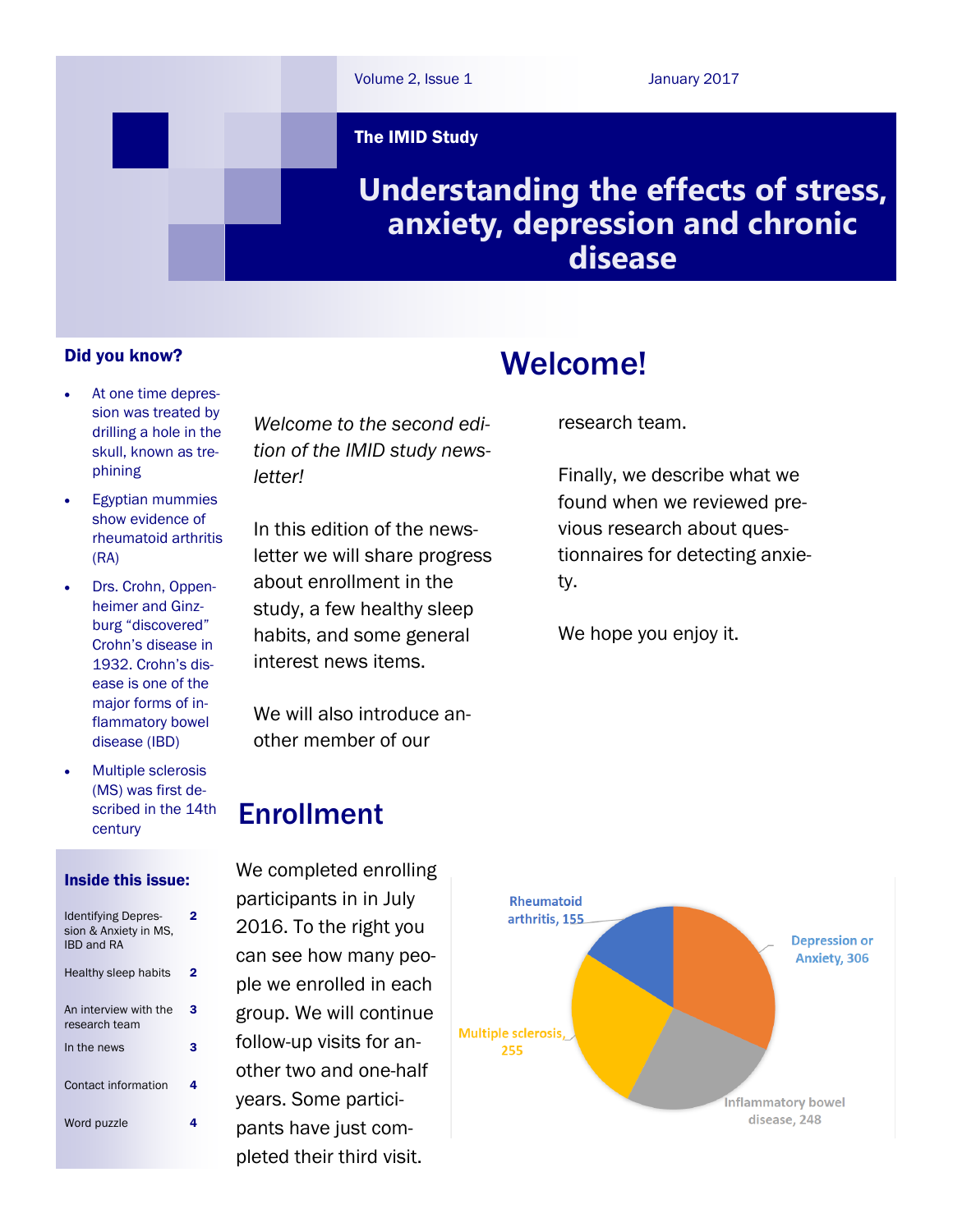# Identifying Anxiety in People with IBD, MS & RA

One of the goals of our study was to find questionnaires (tools) that health care providers could use to better identify anxiety in people with IBD, MS & RA.

### *What is a screening tool?*

Usually a brief set of questions that may identify people with symptoms of concern—in this case, anxiety. If the tool finds concerning symptoms a health care provider may do a more detailed assessment to make

a diagnosis of anxiety.

### *What kinds of tools were considered for the IMID study?*

(i) Brief (ii) Work well in people with anxiety who do not have IBD, MS and RA (iii) Free for use (iv) Commonly used

*How many screening tools are being tested in this study?*  Three

*What other studies have been done?* 

In MS: 4 studies have tested 3 different screening tools.

In RA: 2 studies tested 2 different screening tools, but neither of these are commonly used

In IBD: No studies have tested screening tools for anxiety.

Overall, we found few high quality studies of screening tools for anxiety.

*More studies of screening tools for anxiety are needed in people with MS, IBD and RA. We will use information from the screening tools that all of you have filled out and compare them to the in-depth interviews you completed to determine which tool(s) work best.*

# Healthy Sleep Habits

Adequate sleep is important for your quality of life. The National Sleep Foundation lists several habits that can improve your sleep.



- Stick to a sleep schedule. Keep the same bedtime and wake time every day of the week (even if you have poor sleep some nights).
- Keep your bedroom cool (15-19C), dark and quiet.
- Exercise every day.
- Ensure that your mattress is comfortable and provides support.
- Avoid alcohol, smoking and heavy meals in the evening.
- Wind down before bedtime. Create a relaxing bedtime routine.
- Put away electronic devices. The light from these devices wakes up the brain.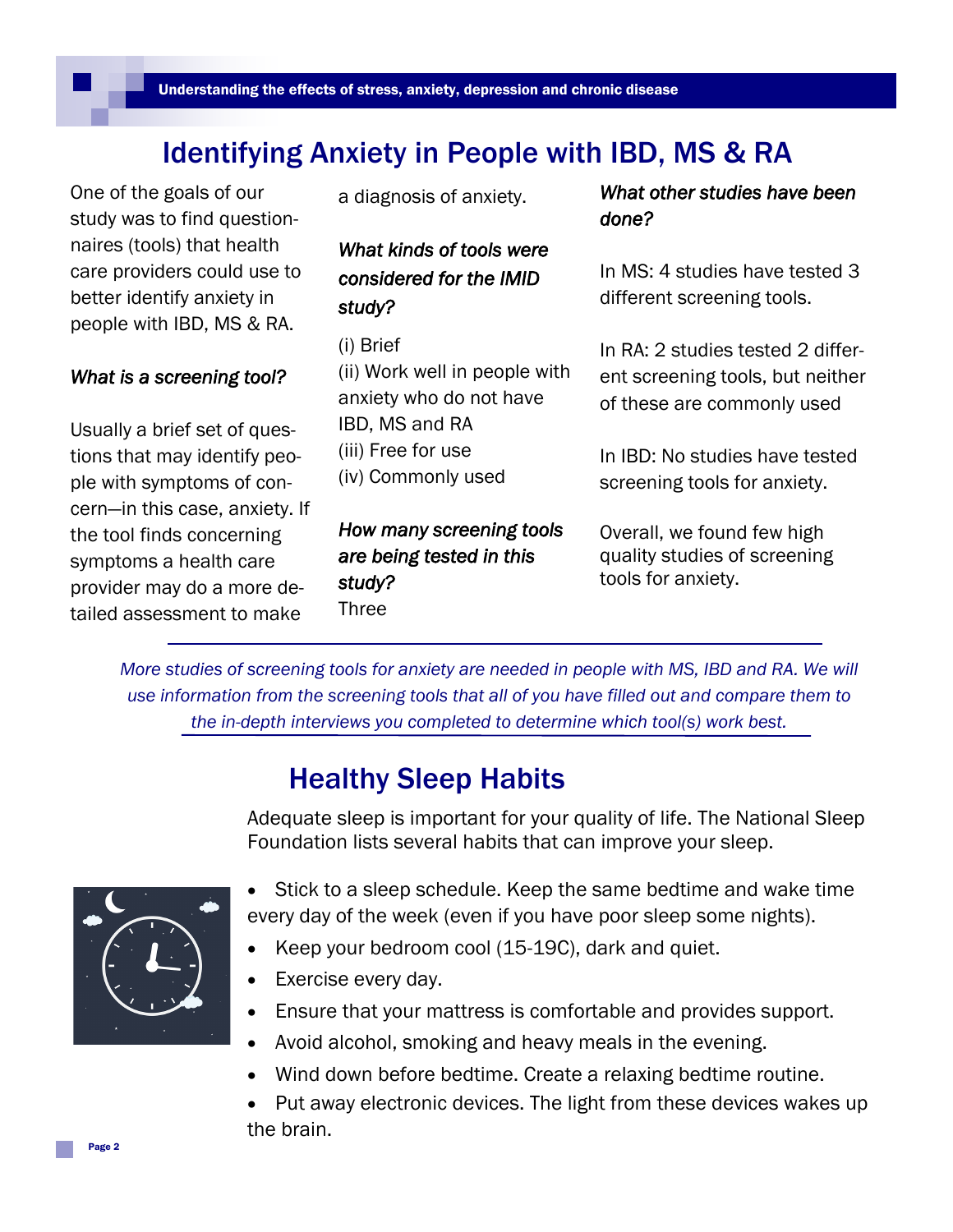### Meet the research team: Dr. Lesley Graff

#### *Where are you from?*

...northern Saskatchewan. I moved to Winnipeg to complete my doctoral training in clinical psychology. I have worked as a clinician scientist for over 20 years.

### *What is your role in the IMID study?*

...I am a co-

## In the news

Researchers in the United States found that one in three American adults with symptoms of depression was not being

## More news

Dr. Bernstein and colleagues recently found that it was common for people with IBD to visit emergency rooms (ERs). Over a three year period, almost half of people with IBD

investigator. I contribute experience with IBD, anxiety, depression and how to measure changes in health. As a co-investigator, along with a fantastic group of colleagues, I help to design and carry out this study.

*What do you hope to learn from this study?*  ...I think there are more pathways in common than we realize between the brain and body, across seemingly different diseases such as depression, MS and IBD. I hope that this study will help us to understand the role of the immune system in chronic disease and mental health conditions.



Lesley Graff, PhD Co-Investigator

> *Did you know? The first people to make New Year's resolutions were the ancient Babylonians*

treated.

the ER

237,964 individuals completed the World Health Survey. 11.4% of those who completed the survey had anxi-

visited the ER. People with another health condition in addition to IBD were more likely to visit

A Taiwanese study found that people with RA were 75% more likely to devel-

ety. Low physical activity was associated with a greater likelihood of anxiety

Page 3

op obstructive sleep apnea.

An American study found that obstructive sleep apnea (a sleep disorder) is associated with reduced memory and attention.